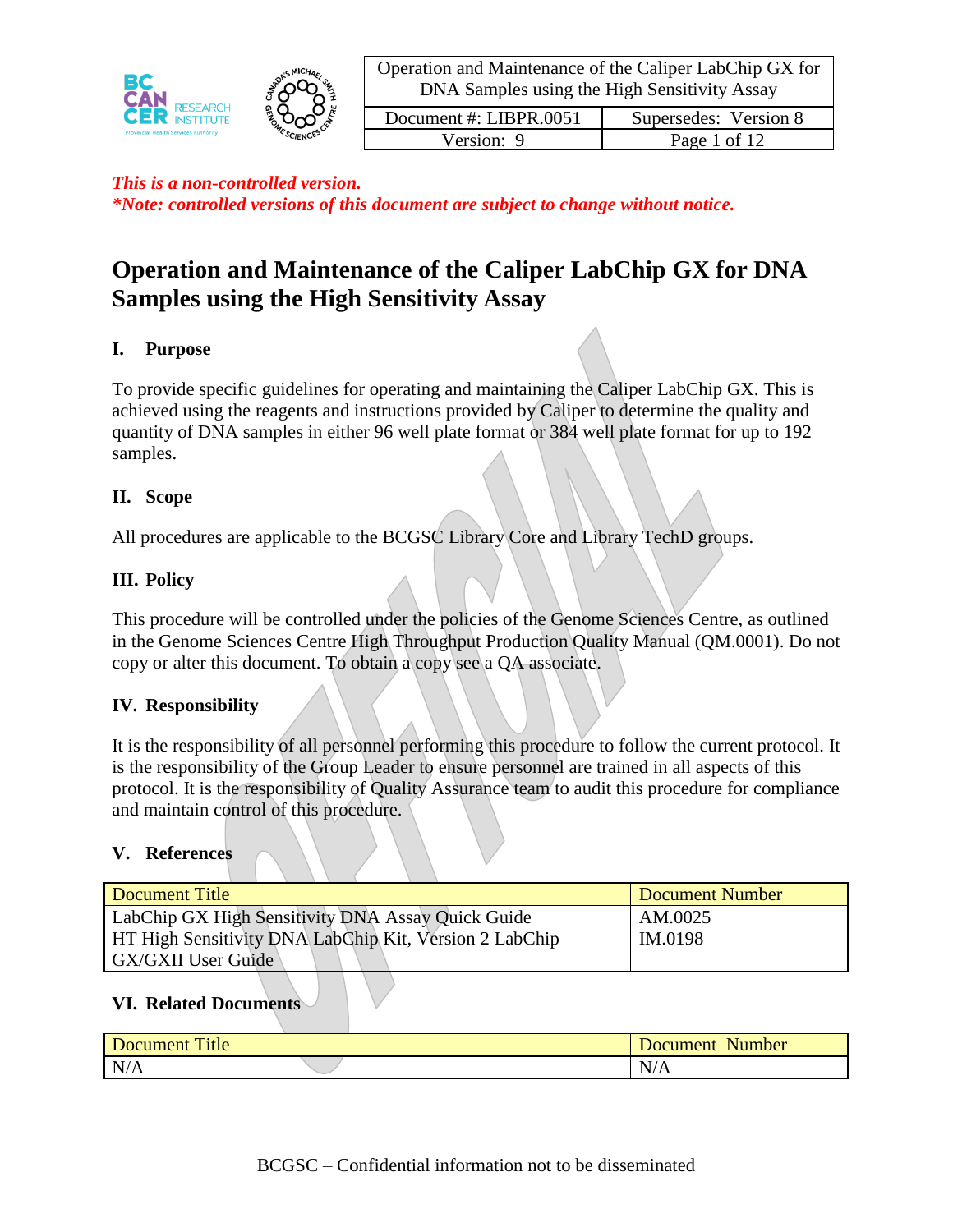

| Document #: LIBPR.0051 | Supersedes: Version 8 |
|------------------------|-----------------------|
| Version: 9             | Page 2 of 12          |

### *This is a non-controlled version.*

*\*Note: controlled versions of this document are subject to change without notice.*

### **VII.Safety**

All Laboratory Safety procedures will be complied with during this procedure. The required personal protective equipment includes a laboratory coat and gloves. See the safety data sheet (SDS) for additional information.

### **VIII. Materials and Equipment**

| Name                                                       | Supplier                 | Number                     |              | Model or Catalogue # |
|------------------------------------------------------------|--------------------------|----------------------------|--------------|----------------------|
| Small Autoclave waste bags 10"X15"                         | <b>Fisher Scientific</b> | 01-826-4                   |              | $\checkmark$         |
| Ice bucket - Blue                                          | Fisher                   | 11-676-36                  |              | $\checkmark$         |
| wet ice                                                    | In house                 | N/A                        |              | N/A                  |
| Gilson P2 pipetman                                         | Mandel                   | GF-44801                   |              | $\checkmark$         |
| Gilson P10 pipetman                                        | Mandel                   | GF-44802                   |              | $\checkmark$         |
| Gilson P1000 pipetman                                      | Mandel                   | GF-23602                   |              | $\checkmark$         |
| Galaxy mini-centrifuge                                     | <b>VWR</b>               | 37000-700                  |              | $\checkmark$         |
| VX-100 Vortex Mixer                                        | Labnet                   | S-0100                     |              | $\checkmark$         |
| Large Kimwipes                                             | Fisher                   | 06-666-117                 |              | $\checkmark$         |
| Black ink permanent marker pen                             | <b>VWR</b>               | 52877-310                  |              | $\checkmark$         |
| <b>Eppendorf BenchTop Refrigerated</b><br>Centrifuge 5424R | Eppendorf                | 5424 R                     |              | $\checkmark$         |
| <b>UltraPure DNase/RNase Free water</b>                    | Gibco                    | 10977-015                  |              | $\checkmark$         |
| Vacuum pump                                                | Millipore                |                            |              | $\checkmark$         |
| HT 1K/12K LabChip                                          | Caliper                  | 760517                     |              | $\checkmark$         |
| HT High Sensitivity DNA Reagent Kit                        |                          | 760568                     |              | $\checkmark$         |
| LabChip GX                                                 |                          | GX1016N0210                |              | $\checkmark$         |
| Thermo Scientific ABgene SuperPlate<br>96-Well PCR Plate   | Abgene                   | AB2800                     |              | $\checkmark$         |
| Thermofast 96 skirted                                      | Abgene                   | AB1000                     |              | $\checkmark$         |
| <b>Tape Pads</b>                                           | Qiagen                   | 19570                      |              | $\checkmark$         |
| Armadillo High Performance 384-Well<br><b>PCR Plate</b>    | Thermo                   | AB2384                     |              | ✓                    |
| 70% Isopropanol in Nuclease-free water                     | In-house                 |                            |              |                      |
| <b>Biomek</b>                                              | Beckman                  |                            | $\checkmark$ |                      |
| P165B tips for Biomek                                      | Ultident                 | 24-FXF-180-<br><b>LRS</b>  |              | $\checkmark$         |
| P50 tips for Biomek                                        | Beckman                  | A21586                     |              | ✓                    |
| 384 well shallow reservoirs                                | Ultident                 | 24-RES-<br><b>SW384-LP</b> |              | ✓                    |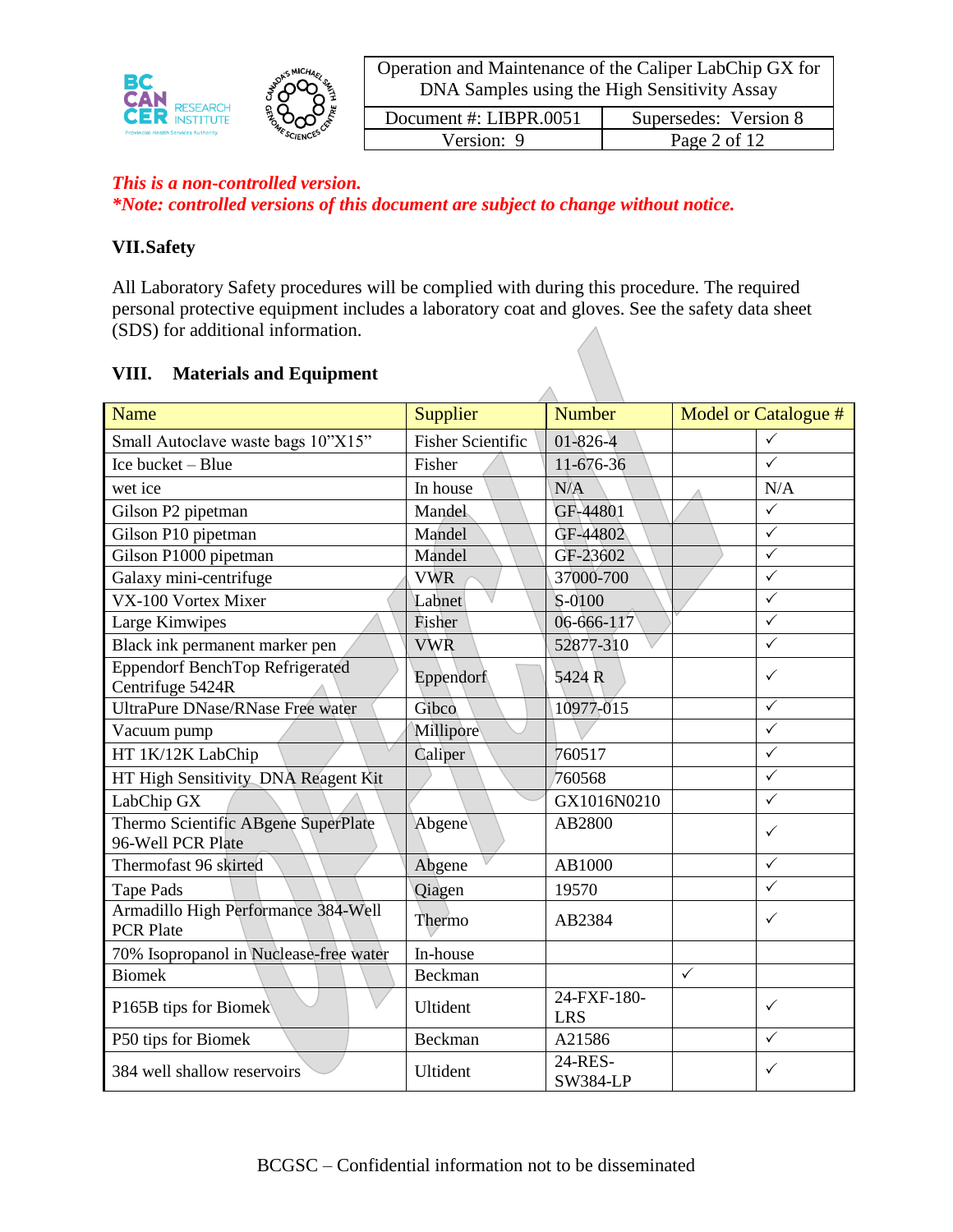

| Document #: LIBPR.0051 | Supersedes: Version 8 |
|------------------------|-----------------------|
| Version: 9             | Page 3 of 12          |

### *This is a non-controlled version. \*Note: controlled versions of this document are subject to change without notice.*

| Diamond Filter tips DF1000 (10 Tipacks)<br>of 96 racked filter tips) | Mandel Scientific   GF-F171703 |            |  |
|----------------------------------------------------------------------|--------------------------------|------------|--|
| Diamond Filter tips DFL10                                            | Mandel Scientific   GF-F171203 |            |  |
| Diamond Filter tips DF200 (10 Tipacks<br>of 96 racked filter tips)   | Mandel Scientific   GF-F171503 |            |  |
| Medicom Safetouch Nitrile gloves-large                               | <b>Ultident</b>                | $1137 - D$ |  |
| Axygen 96 FSC PCR plates                                             | <b>Fisher Scientific</b>       | 14222327   |  |

### **IX. Procedure**

### **1. Preparing the Gel-Dye Solution**

- 1.1. Allow the HT 1K/12K labchip and HT High sensitivity DNA reagent kit to equilibrate to room temperature before use for approximately 30 minutes.
- 1.2. Gently vortex thawed dye concentrate for 10 seconds before use.

**Note**: Verify that the dye has completely thawed as it contains DMSO.

- 1.3. Transfer 6.25µL of HT DNA Dye concentrate (blue cap) to the centrifuge tubes provided with the reagent kit. Add 500µL of HT DNA Gel Matrix (red cap) using a **reverse Pipetting technique** (refer to Appendix A).
- 1.4. Vortex the solution until it is well mixed and spin in the microfuge for a few seconds.
- 1.5. Transfer the mixture to a spin filter. **Note**: Verify that the dye has completely thawed as it contains DMSO.
- 1.6. Centrifuge at 9200 rcf for 10 minutes at room temperature.
- 1.7. Discard filter and store filtered gel matrix in the dark at  $4^{\circ}$ C. Date the filtered gel matrix tube. Filtered gel matrix can be saved and used up to three weeks later.

# **2. Preparing the DNA samples and DNA ladder**

2.1. In the provided 0.2mL Ladder tube, add 12µL of HT HS DNA ladder to 108µL of Qiagen EB Buffer (or the same buffer as your DNA samples). Mix thoroughly by pipetting the solution up and down several times. **Note: The Ladder tube can be re-used for a maximum of 5 times.**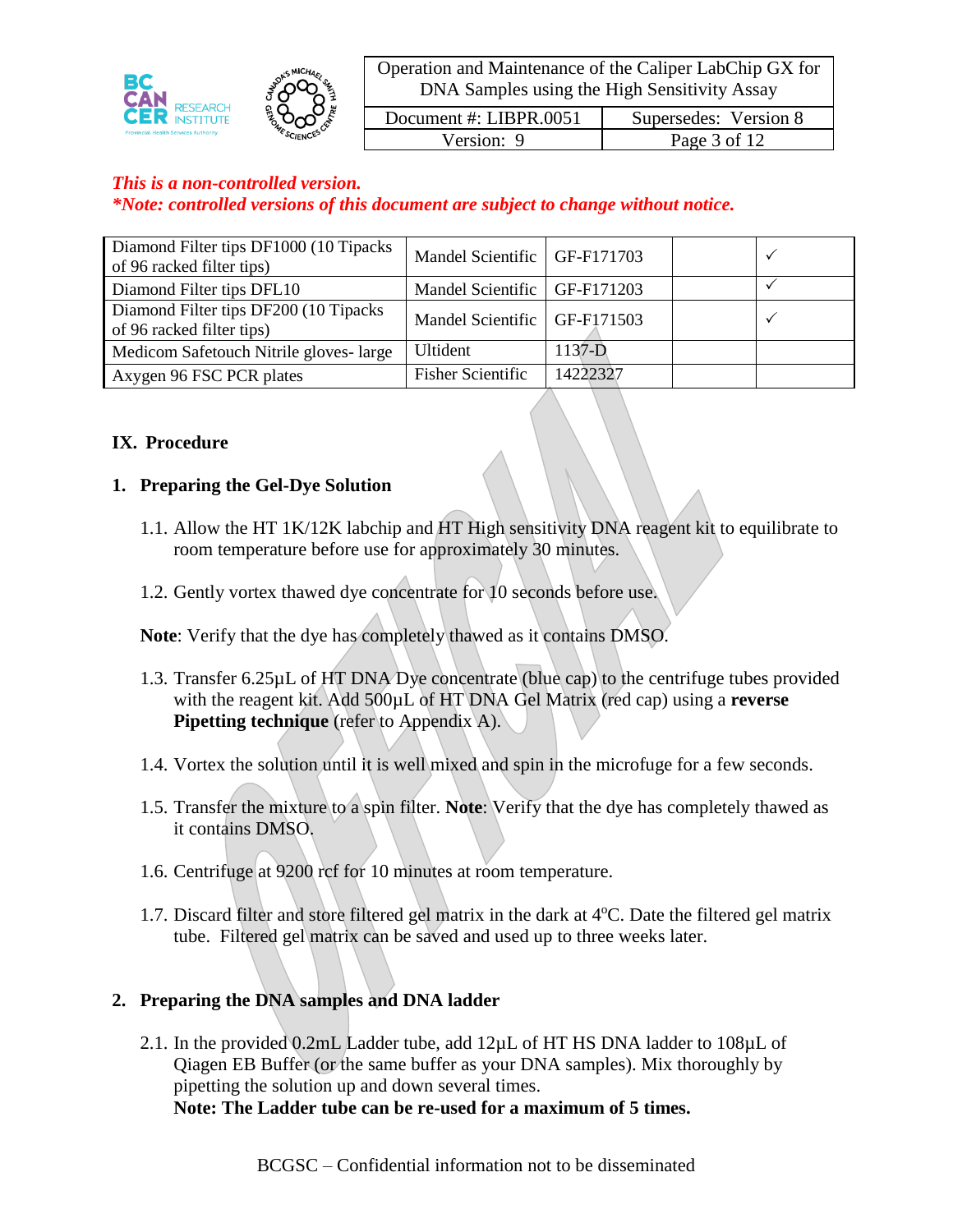

| Document #: LIBPR.0051 | Supersedes: Version 8 |
|------------------------|-----------------------|
| Version: 9             | Page 4 of 12          |

# *This is a non-controlled version.*

*\*Note: controlled versions of this document are subject to change without notice.*

- 2.2. Insert the ladder tube into the ladder slot on the LabChip GX instrument. This can be done by first pressing the EJECT button on the instrument front panel.
- 2.3. Prepare the appropriate dilution plate according to the appropriate pipeline to load on the chip and add Qiagen EB Buffer to a final volume of  $30\mu L$  for 96 well plates or 15uL for 384 well plates.
- 2.4. Up to 2 full quadrants of a 384 well plate (192 samples) can be analyzed per Caliper run. The following biomek programs can be used to dilute samples to run on the Caliper:

P165B\_from\_384Axygen\_to\_AB1000\_1Plate P50B\_LIBPR-Transfer to AB1000LIBPR-Caliper Setup in 384Well PCR (user can select 1 or 2 plates to transfer)

Please be aware that the minimum volume the biomek can accurately transfer is  $2\mu L$ .

### **3. Preparing the Buffer Tube**

- 3.1. Add 750µL of Qiagen EB Buffer (or the same buffer as your DNA samples) to the 0.75mL Buffer Tube provided. **Note: The buffer tube can be re-used for a maximum of 5 times.**
- 3.2. Insert the buffer tube into the buffer slot on the LabChip GX instrument. This can be done by first pressing the EJECT button on the instrument front panel.

### **4. Preparing the Chip**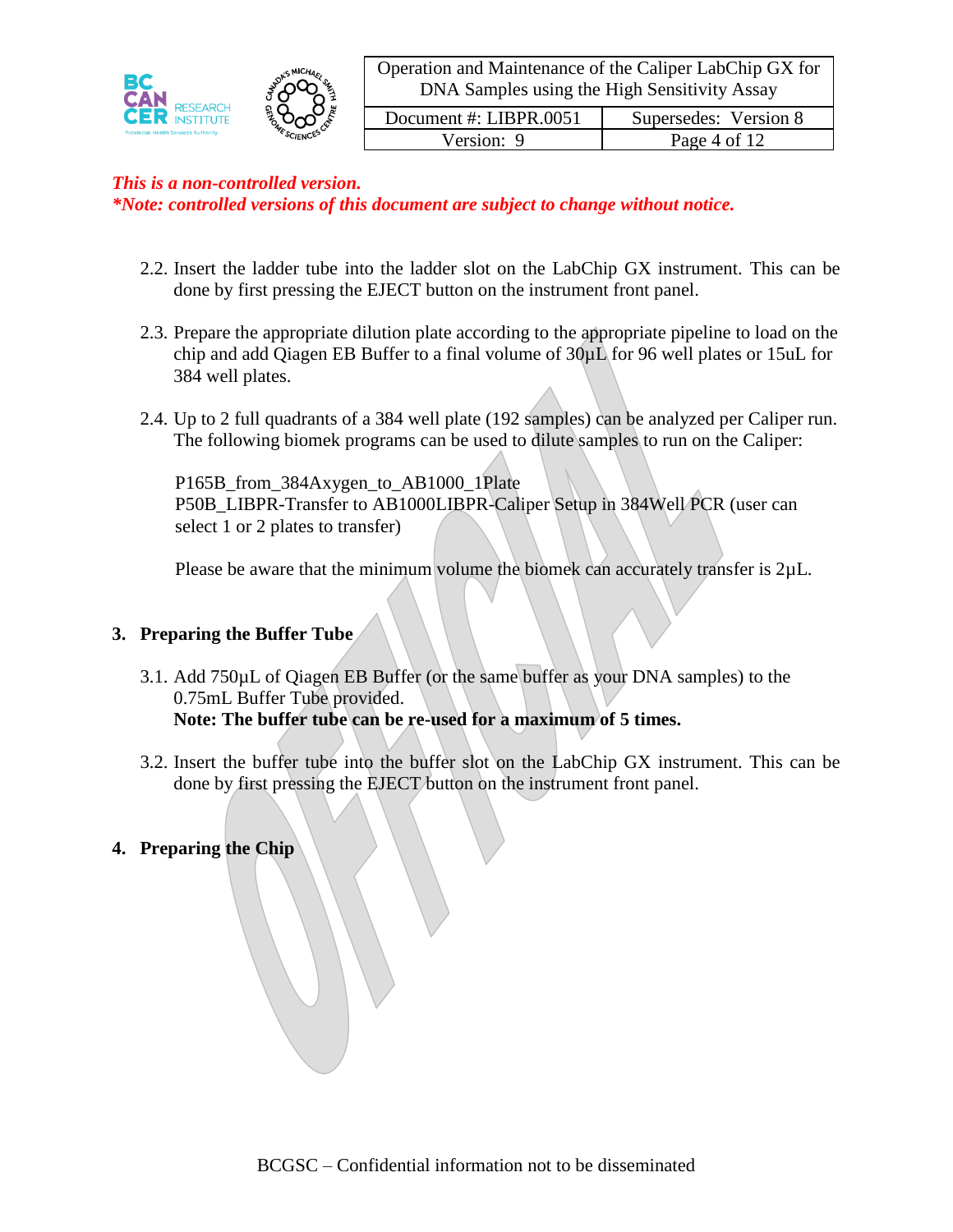

| Document #: LIBPR.0051 | Supersedes: Version 8 |
|------------------------|-----------------------|
| Version: 9             | Page 5 of 12          |

# *This is a non-controlled version. \*Note: controlled versions of this document are subject to change without notice.*



- 4.1. Allow the Chip to come to room temperature and remove the parafilm cover from the chip wells.
- 4.2. Ensure that the top and bottom surfaces of the chip are dry using the vacuum.
- 4.3. Use a fresh non-filtered pipette tip attached to a vacuum line to thoroughly aspirate the buffer in each active well (1, 3, 4, 7, 8, and 10) while the chip is still in the container and the sipper is immersed in buffer. Do not run the pipette tip over the central region of the detection window.
- 4.4. Rinse and aspirate each active well twice with 100µL of Molecular biology grade water. **Do not allow the active wells to remain dry**.
- 4.5. Add 75µL of Gel-Dye solution to Wells 3, 7, and 8 using a **reverse pipetting technique** (refer to Appendix A). Add  $120\mu L$  of Gel-Dye solution to well 10 using a reverse pipetting technique. **Ensure that there are no bubbles in these wells.**
- 4.6. Add HT DNA Marker (green cap) to chip well 4. **For up to 96 samples**, add 140uL of marker. **For 97 to 192 samples (384 well plate)**, add 160uL of marker.

Please note that the marker will need to be replenished if two or more full plates are run consecutively or if the chip is idle on the instrument for an extended period of time. If starting a second plate, top up well 4 with 50uL HT DNA Marker per 96 samples previously run, and empty waste well 1 by aspiration.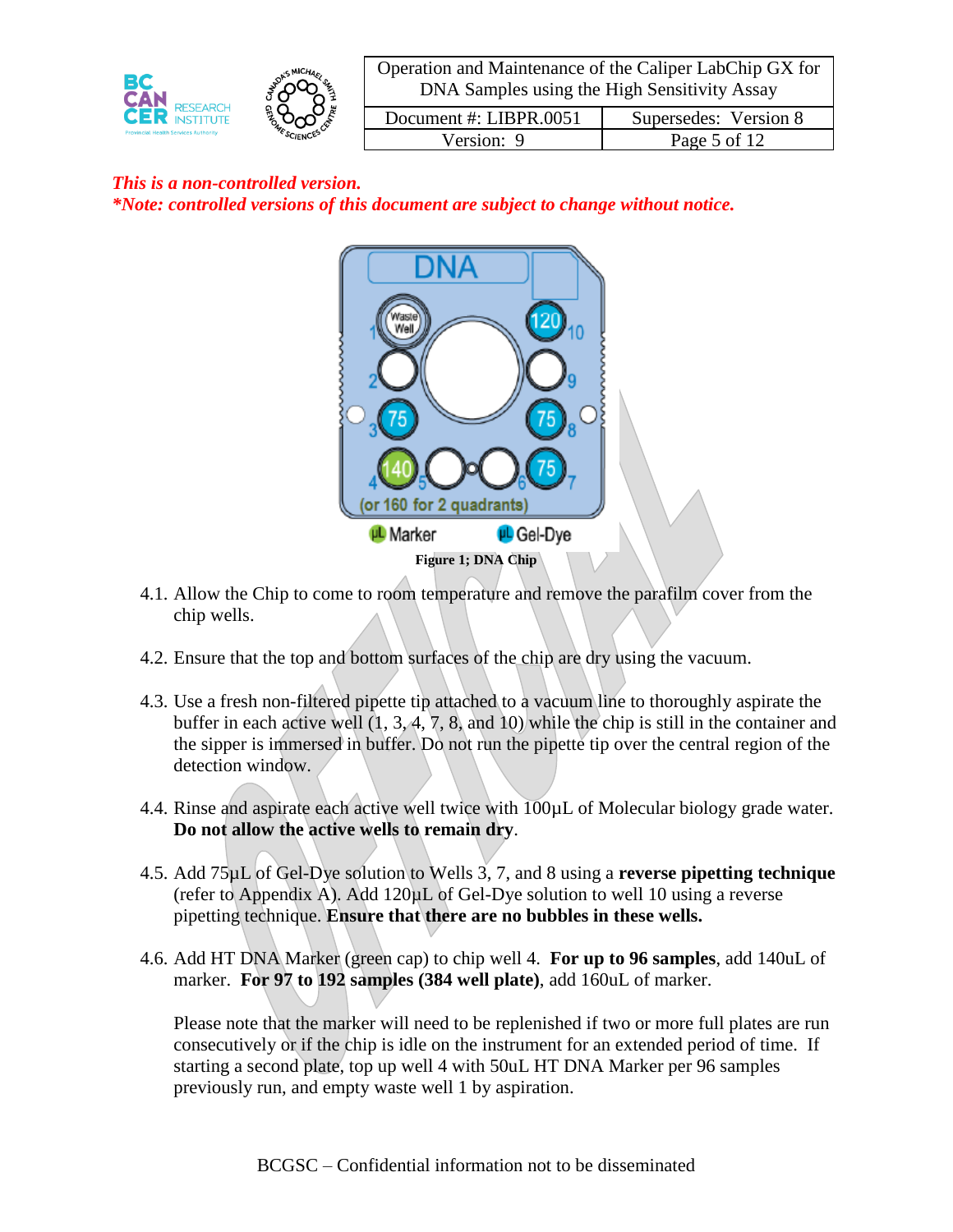

| Document #: LIBPR.0051 | Supersedes: Version 8 |
|------------------------|-----------------------|
| Version: 9             | Page 6 of 12          |

- 4.7. Ensure that the rims are free of adhesive residue.
- 4.8. The Chip is now ready to be inserted into the LabChip GX.

# **5. Inserting a Chip into the LabChip GX Instrument**

5.1. Check that the sample plate, Buffer tube and Ladder tube are placed in the correct positions on the instrument.



**Figure 2: Sample Plate, Buffer Tube, and Ladder Tube Layout**

- 5.2. Carefully remove the chip from the chip storage container and inspect the detection window on the chip by holding it up to the light. The detection window should be free of any dust particles or smudges. Clean both sides of the detection window with the Caliper supplied cleanroom cloth dampened with 70% Isopropanol.
- 5.3. Eject the chip cartridge by pressing the **CHIP** button on the instrument front panel.
- 5.4. Release the cartridge latch, insert the chip into the LabChip instrument, refasten the latch and push the cartridge into the instrument.
- 5.5. Press the **EJECT** button on the instrument front panel to retract the sample plate and send the sipper to the buffer tube.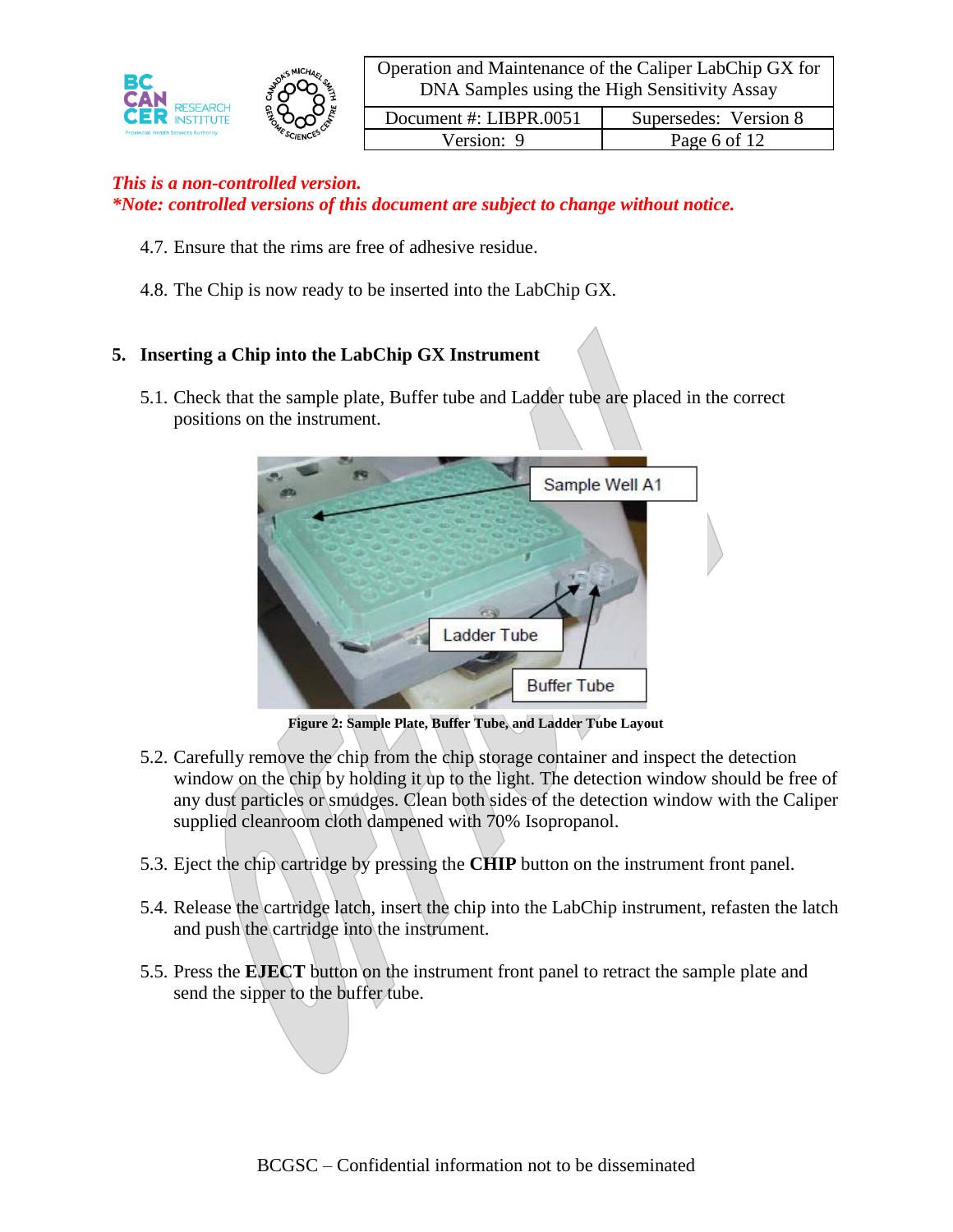

| Operation and Maintenance of the Caliper LabChip GX for |  |
|---------------------------------------------------------|--|
| DNA Samples using the High Sensitivity Assay            |  |

| Document #: LIBPR.0051 | Supersedes: Version 8 |
|------------------------|-----------------------|
| Version: 9             | Page 7 of 12          |

### **6. Generating Run Definition Files (384 well plate run only)**

- 6.1. Open the "**Caliper 384 Well Assay Setup**" Excel form, located in the "R:\Library Core\QC\Caliper\384-well" folder. This form defines run parameters including well selection, plus sample names indicating the source plate and well (ex. "Tra12345 B6").
- 6.2. To enable macros, click **Options…** on the Security Warning notification bar at the top of the Excel sheet. Select **Enable this content**, then click **OK**. The form will load.
- 6.3. Select the appropriate quadrants and wells for the 96 well sample plates. Enter the Tra number of each 96 well sample plate as quadrant names.
- 6.4. Enter the run number (ex. DNA#345), and choose "AB-2384 Armadillo 384 2mm production" as the plate type. Assay and operator can be specified either here or later in LabChip GX.
- 6.5. Click **Export Data Files** and save the two exported setup files in "R:\Library Core $\overline{QC}\$ Caliper $\overline{384}$ -well $\overline{R}$ un setups". The run parameters will be saved as an XML file and the sample names will be saved as a CSV file.

### **7. Running the HT DNA Assay for 96 Well or 384 Well Plates**

- 7.1. Start the LabChip GX software.
- 7.2. On the main screen, click the **RUN** button in the upper left corner of the LabChip GX software.
- 7.3. The *Start Run* dialogue box will pop up with tabs listed as *Output, Run and Advanced*.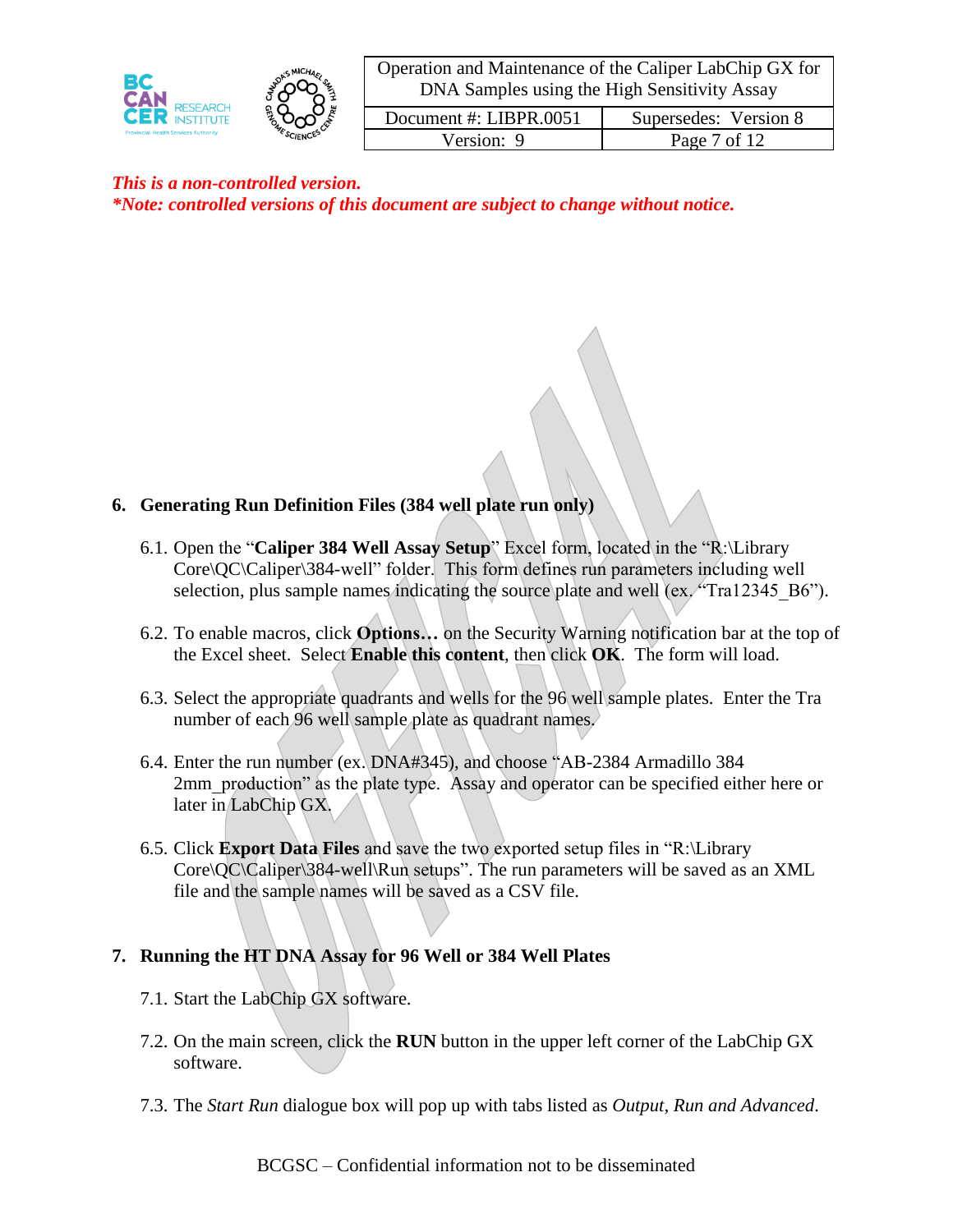

| Document #: LIBPR.0051 | Supersedes: Version 8 |
|------------------------|-----------------------|
| Version: 9             | Page 8 of 12          |

### *This is a non-controlled version. \*Note: controlled versions of this document are subject to change without notice.*

### 7.4. In the *Run* tab:

- 7.4.1. **For 96 well plate runs**, select the well pattern and plate type. For AB1000 or AB2800 plates, choose "AB-1000 2.5mm\_production" as plate type The Caliper machine has been calibrated to use these plate types; 2.5mm denotes sipper distance from well bottom.
- 7.4.2. **For 384 well plate runs**, the well pattern and plate type is imported from the generated run parameters XML file. Click **Import** and select the appropriate file to load these parameters. The sample names file will be applied automatically.
- 7.4.3. **Ensure that only wells that contain sample are selected when editing the well pattern. Failure to do so will cause the sipper to draw air into the channels, which will damage the chip.**
- 7.4.4. Select the "HT DNA High Sens v16\_production" assay type, and enter the operator name and assay plate name**.**
- 7.5. In the *Output* Tab, change the destination of the file to \Library Core\QC\Caliper\PCR Product. The file name should be in the format "DNA#X\_Collaborator'sName\_LibraryX\_PCRcycles\_date+initial". Select any additional data to autoexport.
- Note: The *Advanced* Tab allows the user to select the number of times each is sampled, the inclusion of any sample names and any expected peaks. The user can use any of these options if necessary.
- 7.6. Click **START** to begin the run.

### **8. Clearing Sample Names (384 well plate run only)**

- 8.1. Clear the sample name list once the run is complete so that incorrect sample names are not applied to the next run. This can be done by exiting the LabChip GX software or by clicking **Tools->Sample Name Editor** from the menu bar and selecting **Blank 96 Wells**  or **Blank 384 Wells**.
- **9. Storing the DNA Chip**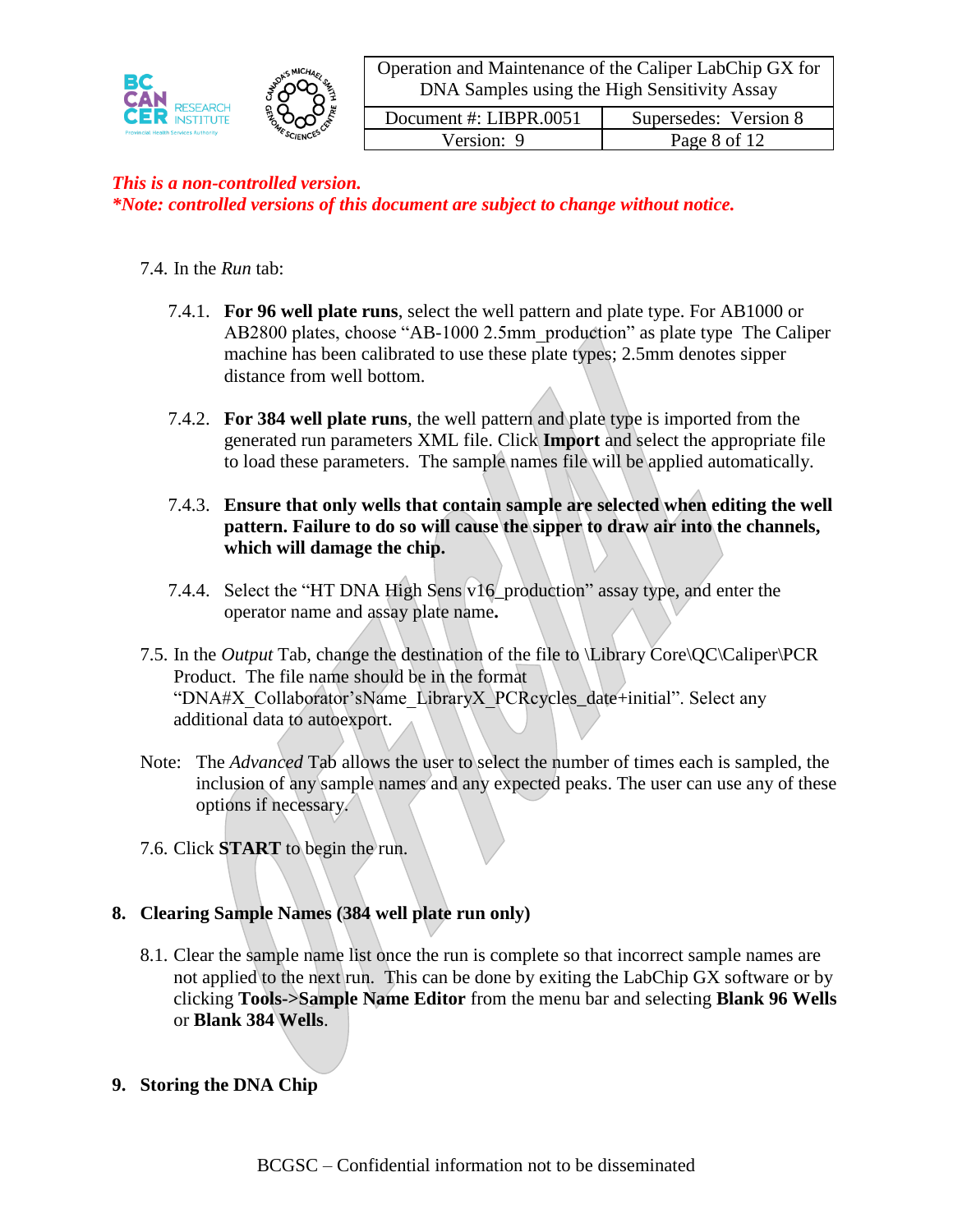

| Document #: LIBPR.0051 | Supersedes: Version 8 |
|------------------------|-----------------------|
| Version: 9             | Page 9 of 12          |

- 9.1. Eject the chip cartridge by pressing the **CHIP** button on the instrument front panel.
- 9.2. Release the cartridge latch and remove the chip from the LabChip instrument. Place the chip in the storage container.
- 9.3. Remove reagents from each well of the chip using the vacuum.
- 9.4. Each active well (1, 3,4,7,8 and 10) should be rinsed and aspirated twice using 100uL molecular biology grade water.
- 9.5. Add 100µL HT storage buffer (white cap) to the active wells.
- 9.6. Hit the **EJECT** button to eject the stage. Place the chip in the LabChip GX instrument, refasten the latch and push the cartridge into the instrument. Click the **WASH** button on the left corner of the LabChip GX software.
- 9.7. Once the instrument has completed washing the chip, remove the chip from the instrument and place it in the plastic storage container. Add an additional amount of storage buffer to well  $1(-30\mu L)$ . Cover the wells with parafilm to prevent buffer evaporation and store at  $4^{\circ}$ C.

Note: Storage of the chip with dry wells may cause it to become clogged.

# **10. Cleaning and Storing the Ladder and Buffer tubes**

- 10.1. Eject the chip cartridge by pressing the **CHIP** button on the instrument front panel.
- 10.2. Remove the solutions from each tube using the vacuum if saving the tubes. They can be discarded if the tubes are in excess.
- 10.3. Rinse/Aspirate the Ladder and Buffer tubes 2X using 150μL and 1mL of nucleasefree water respectively if saving the tubes. The tubes can be disposed of if they are in excess.
- 10.4. Mark the side of each tube with a permanent marker to indicate the number of plates the tube has been used for. The maximum number of plates a tube can be re-used for is 5 plates.
- 10.5. Place the Ladder and Buffer tubes in the storage tube rack.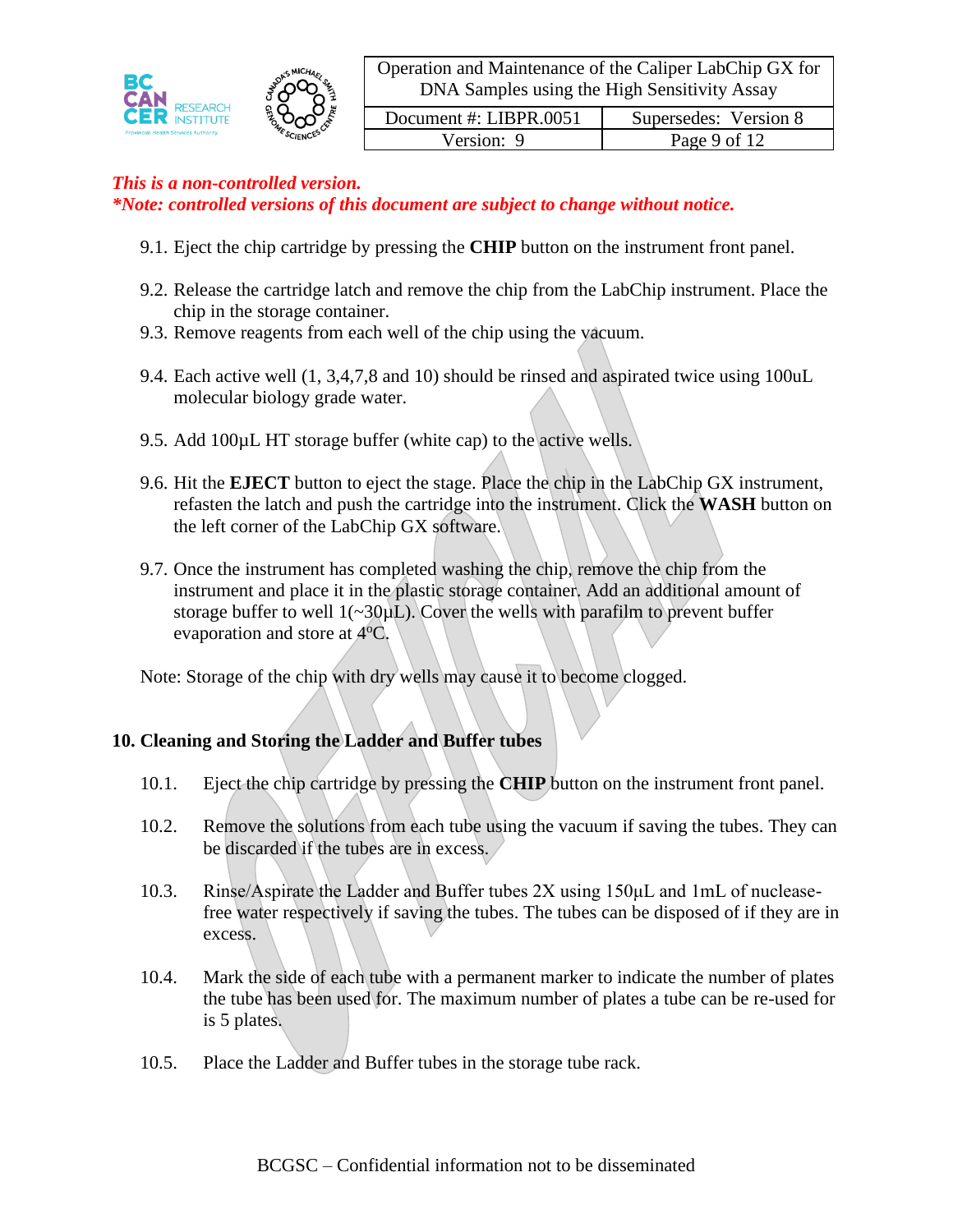

| Document #: LIBPR.0051 | Supersedes: Version 8 |
|------------------------|-----------------------|
| Version: 9             | Page $10$ of $12$     |

### *This is a non-controlled version. \*Note: controlled versions of this document are subject to change without notice.*

### **11. Chip Cartridge cleaning**

- 11.1. Every time after running a chip:
	- 11.1.1. Use the provided lint free swab dampened with DI water or 70% Isopropanol to clean the O-rings using a circular motion.
	- 11.1.2. If the O-rings stick to the chip or a pressure leak is detected, perform the more extensive monthly cleaning procedure.
- 11.2. Monthly (or periodically if usage is infrequent)
	- 11.2.1. To reduce pressure leaks at the interface. Remove the O-rings from the top plate of the chip interface on the LabChip GX instrument. Soak the O-rings in DI water for a few minutes. Clean the O-rings by rubbing between fingers.
	- 11.2.2. To reduce the occurrence of current leaks, clean the chip interface frequently. Clean the top plate of the chip interface using the provided lint free swab dampened with DI water.
	- 11.2.3. Allow the O-rings and chip interface to air dry. Re-insert the O-rings into the chip cartridge.
	- 11.2.4. Document that monthly cleaning of O rings has been completed in the Caliper logbook.
- Note: The Caliper software keeps track of how many samples have been run on a chip. Each chip can run  $\sim$  2000 samples. Once the number of samples has been reached, the chip will be flagged as "expired" by the software and a new chip will need to be used.

# **12. 384-Well Data Splitting**

12.1. Open the "**Split Caliper well table by quadrant**" Excel spreadsheet stored in "R:\Library Core\QC\Caliper\384-well"

### **Do not insert or delete rows, columns or cells anywhere in this spreadsheet.**

12.2. In the *Paste 384-well Caliper data* tab, paste the Caliper LabChip GX well table data including headings into cell B4 (highlighted yellow).

Note: this data can be copied directly from the LabChip GX *Well Table* tab by clicking the grey region to the left of the "Plate Name" heading to select the entire table, then pressing Ctrl-C to copy. Alternatively, click **File** -> **Export…**, select **Well**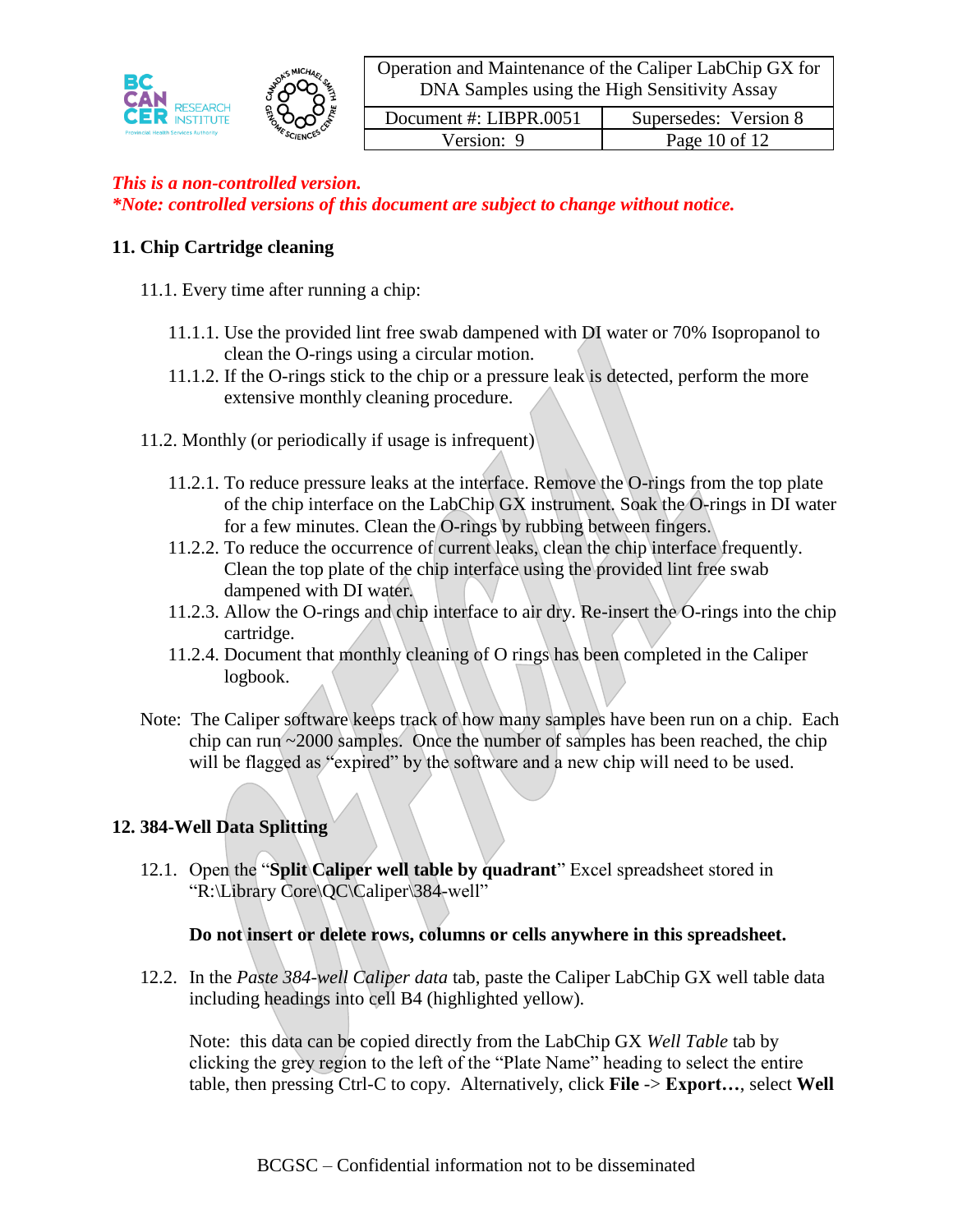

| Document #: LIBPR.0051 | Supersedes: Version 8 |
|------------------------|-----------------------|
| Version: 9             | Page 11 of 12         |

**Table** and click **Ok**, then open the resulting CSV file in Excel and copy the data from there.

- 12.3. In the *Quadrant data* tab, choose a quadrant (ie. 96-well sample plate), and choose **Rows** or **Columns** as the sorting order. Data from this tab can be copied directly into LIMS or another spreadsheet.
- 12.4. Check that the plate ID for the quadrant is correctly displayed in cell D2. If this is blank or incorrect, the plate ID can be manually entered into cell E2 and text in cell D2 can be hidden by setting the font colour to white.
- 12.5. Save a copy of the spreadsheet in the same folder as the Caliper data file. Give the file the same name as the Caliper data file followed by  $\cdot$  WellTable split". For example: **DNA#466\_Hela\_SMART\_cDNA\_130613bk\_CALIPER-N3\_2013-06-13\_09-15- 04\_WellTable\_split**

# **13. Creating a Caliper Run**

- 13.1. All Caliper runs are now tracked in lims. To do this please export your caliper run images to \\isaac\labinstruments\Caliper\_Run\Exports as .bmp files. Also you will need to export the well table to the current library core folder where the Caliper run was saved (eg \geneexplab\Library Core\QC\Caliper).
- 13.2. In LIMS, scan in your tray # and the equ# of the caliper. A run for your plate will be created. You will then need to enter the just chip ID (eg. DNA# 1020) into the field provided along with the dilution factor (if needed) and the QC category.
- 13.3. After the run is created, check the box for your run and click the "Refresh" button. This will link the well table csv file to your runs and copy over the relevant information from this file to your samples (eg Avg\_bp).
- 13.4. Click on the actual run ID. This will give you a map of the wells on your plate. Select the wells to approve the runs (this is to approve that the chip ran well, not to approve the sample quality).
- 13.5. For some runs attributes will be linked to your samples. Confirm that the information is correct. You can edit the information if not correct. However once you approved the second time, you cannot go back and edit the attributes from this page. You will need to edit the attributes by scanning in the tray.